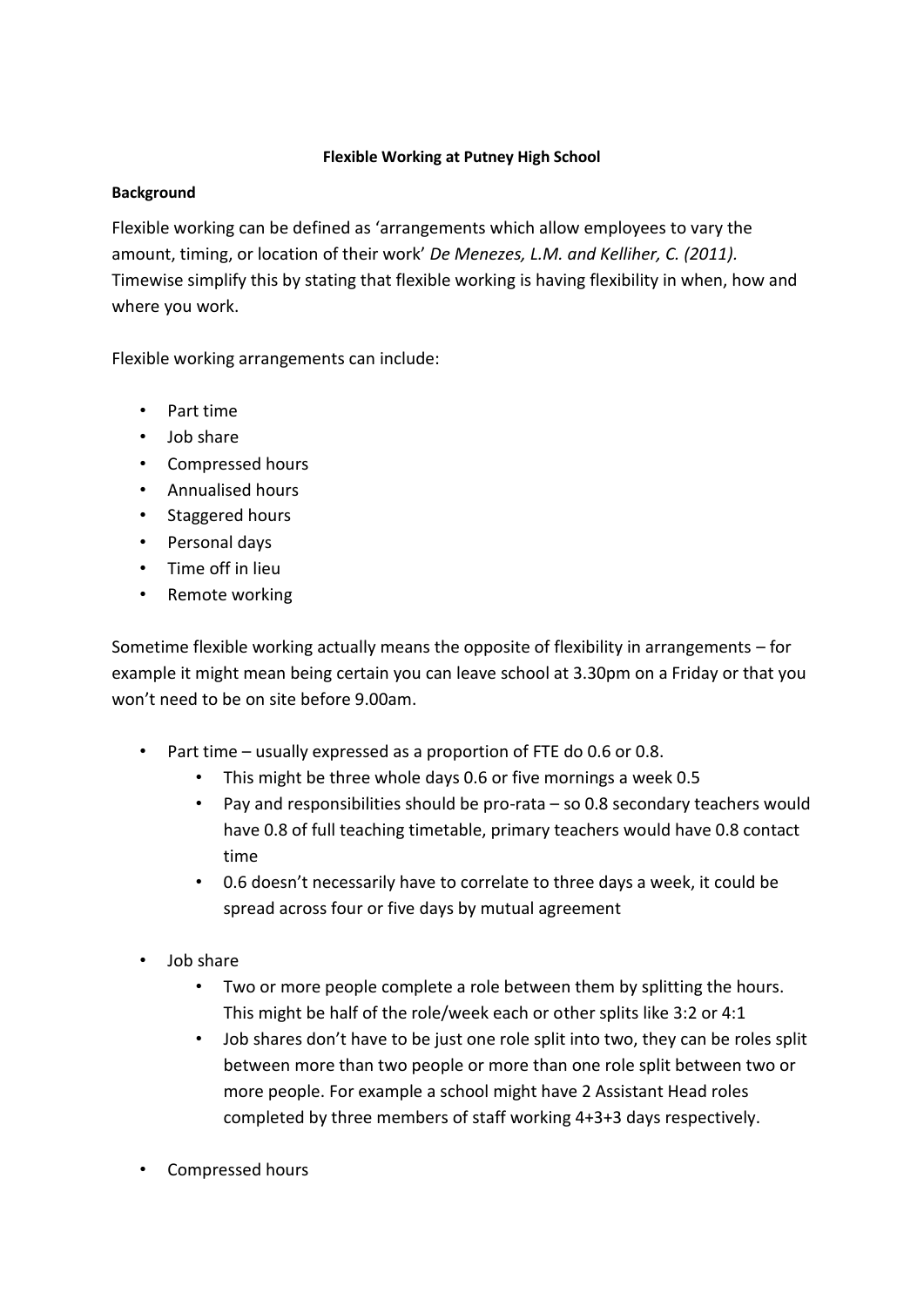- This might be working full time hours but over 4 days rather than 5. I teach a 0.8 timetable but compressed into 3 days.
- Annualised hours
	- This is where and employee works a certain number of hours over the year but there is some flexibility about when they work. This might be used for drama/music teachers who need to work more hours a certain times of the year for school productions or for staff who are required for more hours at certain times of the year eg in the run up to exams.
- Staggered hours
	- Later starts, earlier finishes, extended different lunches/break times. Can be done for full or part time staff
- Personal days
	- Sometimes known as mental health days, family days, Christmas shopping days etc. Paid time off to attend your own children's nativity plays or doctors appointments or just to spend however you wish. As a policy for all this can prevent resentment of parents etc. – can reduce absenteeism – is reward for hard work and commitment – going over and above timetabled hours.
- Time off in lieu
	- Where staff work extra days in the holidays, or late evenings, giving them time off at another time. This might eb for all school staff ie a late start on an INSET day in lieu of an extra open evening or it might be for individuals ie everyone who works on GCSE results day gets a day off in lieu at a time of their choosing or someone who is part time but attends training on their nonschool day gets to take an additional day off at another time in the year.
- Remote working
	- This can be as simple as not requiring staff to be on site during their PPA time or it could be SLT working from home for part of the week. Post-pandemic it might be online mentoring meetings or dialling in to meetings/briefings. Any time you are working but not on the school site.

These working arrangements all allow teachers and school leaders to work in a way that suits their needs – how much they want to work, when they want to work and where they want to work.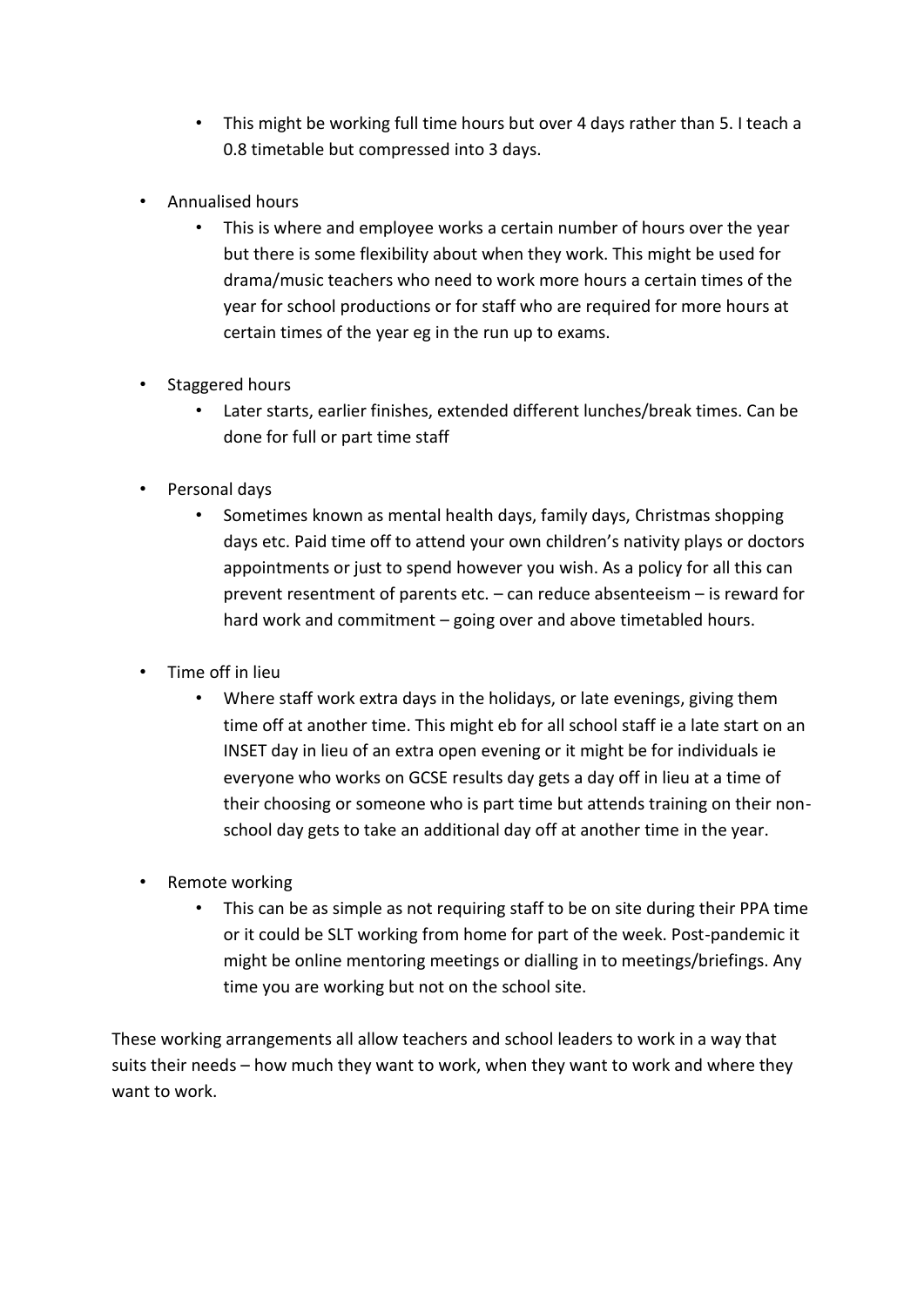### **My research**

Staff who work flexibly were surveyed.

A range of flexible working arrangements.

- Part time whole days  $0.4 0.8$  FTE
- PPA at the end of the day off site.
- Part time spread across multiple days of the week. 0.4FTE across three days rather than two.
- Working from home

A range of roles

- Teachers
- Middle Leaders eg Head of Sixth Form
- Senior Leaders eg Director of Studies

Reasons for working flexibly

- Childcare
- Work/life balance

But also

- Professional development and study
- Other professional roles
- Physical and mental health
- More productive/focussed working environment

Some reasons related to the school's needs rather than the individual's

- Lack of physical school space eg office
- Demand from the school

About a third of those surveyed worked flexibly form the outset, another third changed to working flexibly, and the final third used to work flexibly but no longer do.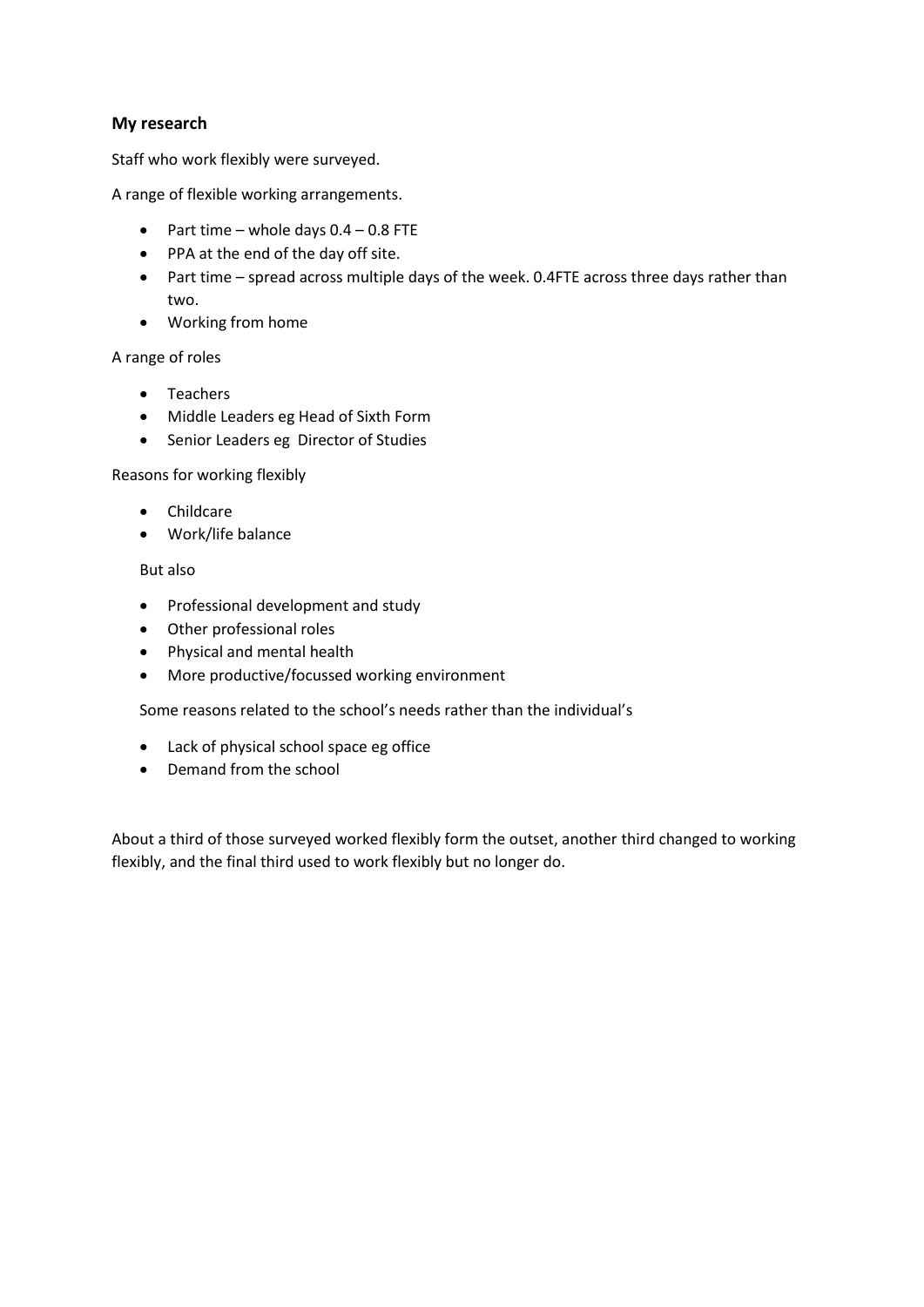

## Putney High School does flexible working well

11/13 said that Putney does flexible working well and only one person disagreed.

Being able to work flexibly is one of the main reasons I work at this school



9/13 said that flexible working was one of the main reasons they work at the school.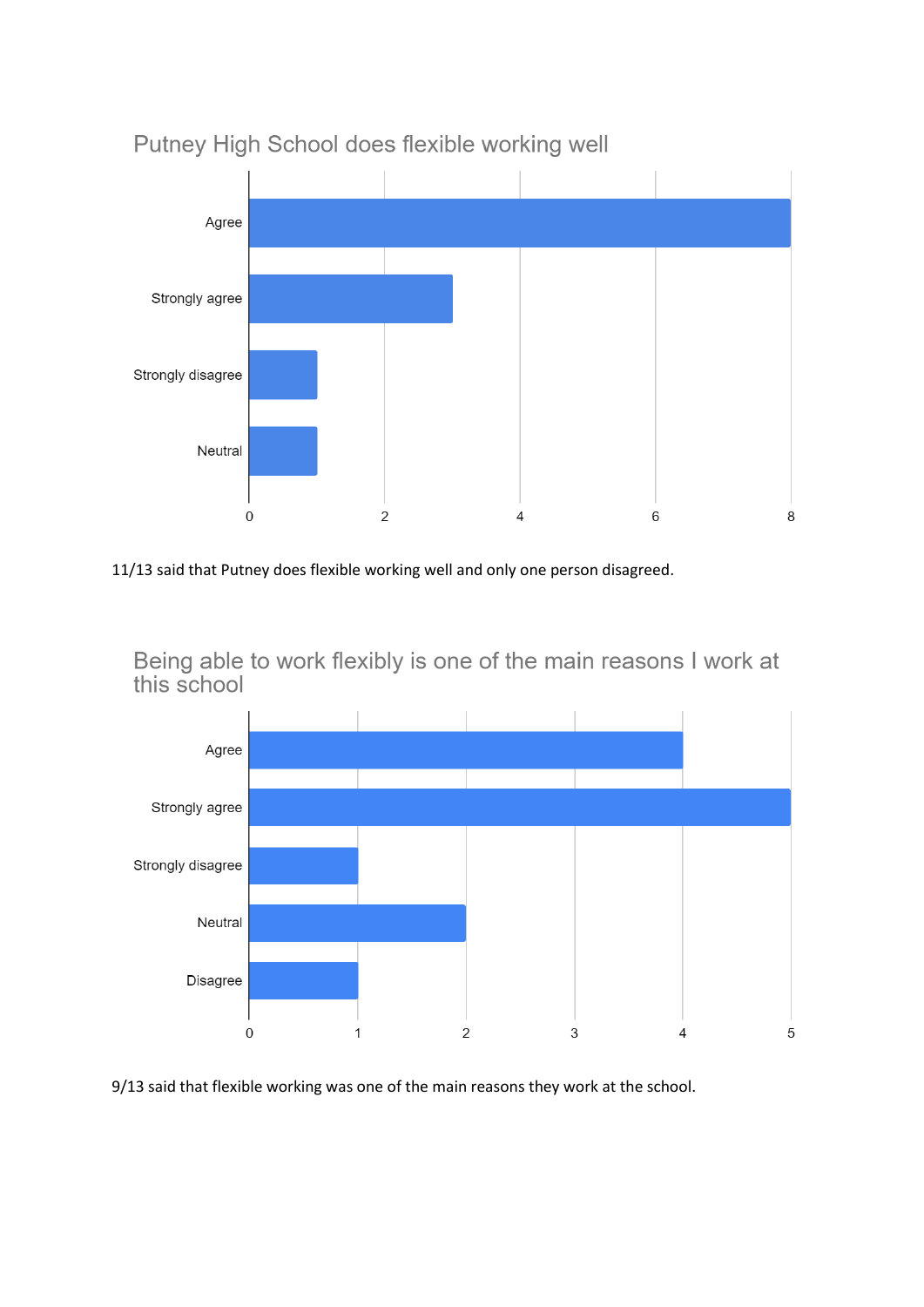I would be able to find suitable flexible working arrangements in another school



Only 2/13 thought that they would be able to find suitable flexible working arrangements at another school.



I may work full time at some point in the future

6/9 of those currently working part time said that they may work full time in the future.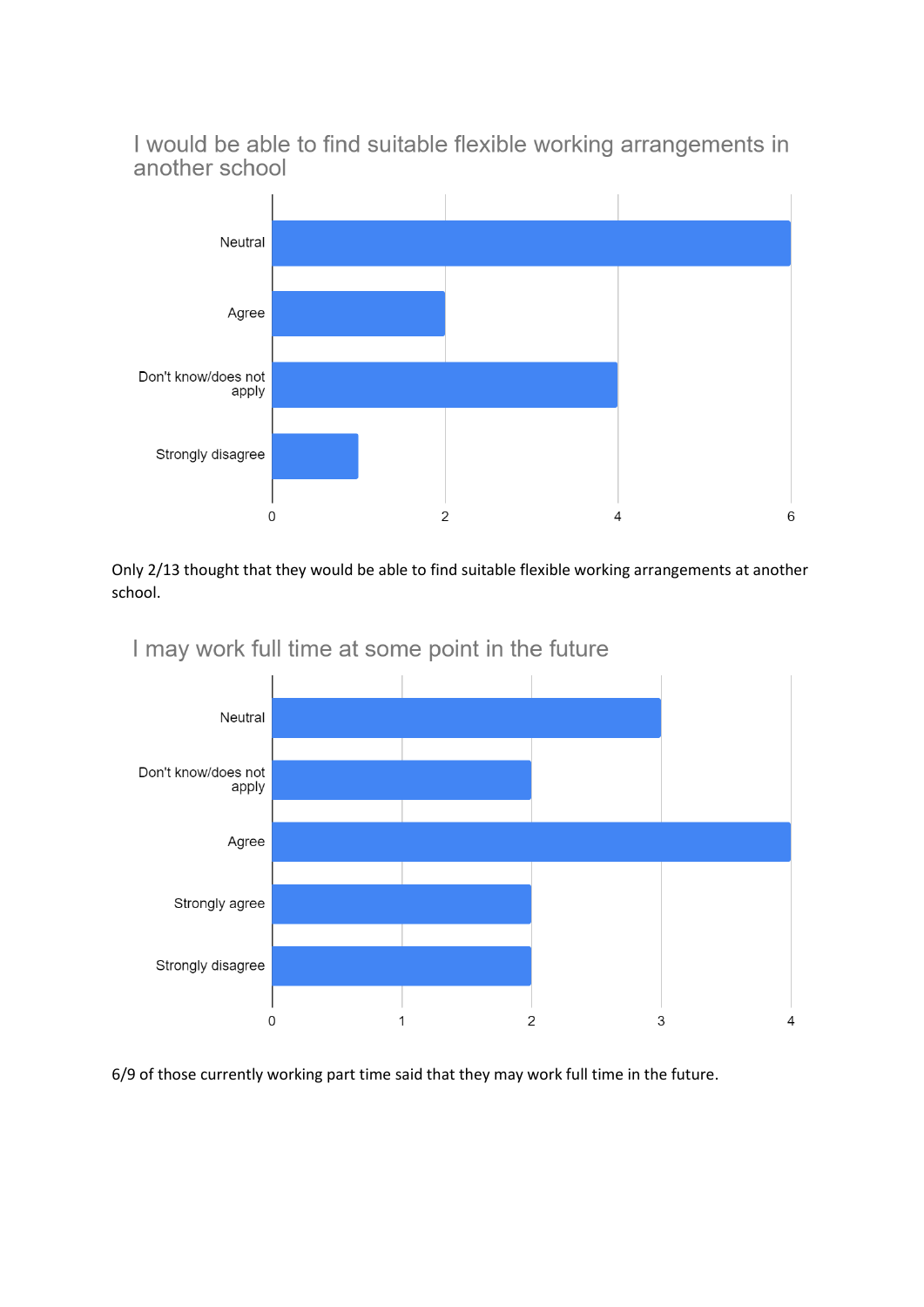

# I feel able to progress my career while working part time

## 6/13 said that they felt able to progress their career while working part-time.



# My line manager is supportive of my working arrangements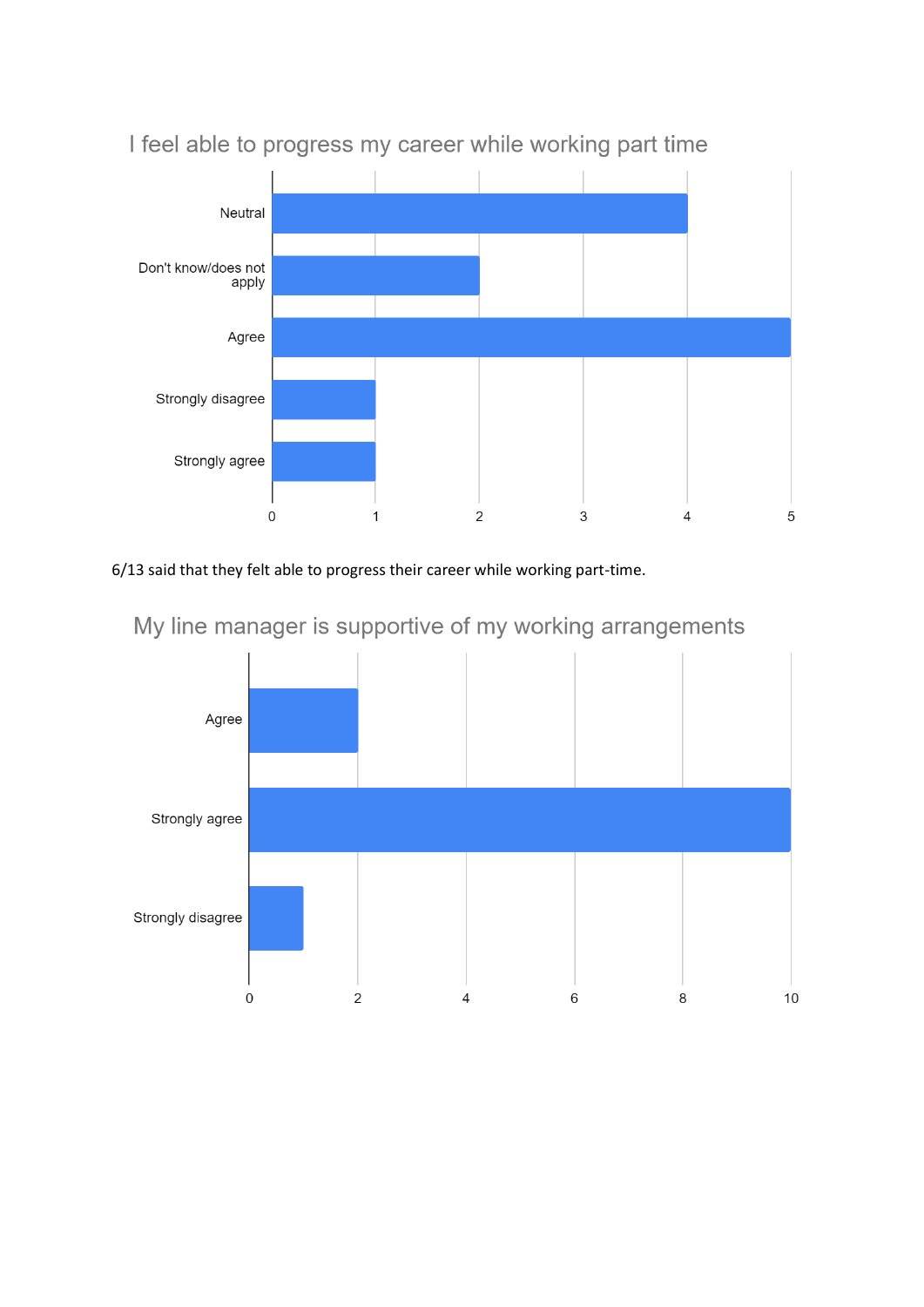12/13 agreed that their line manager was supportive of their flexible working arrangements.



I would not do this job if I could not work flexibly

10/13 said they wouldn't do this job if they couldn't work flexibly.



Working flexibly does not affect my career prospects

**6/13 agreed that work flexibly does not affect their career prospects.**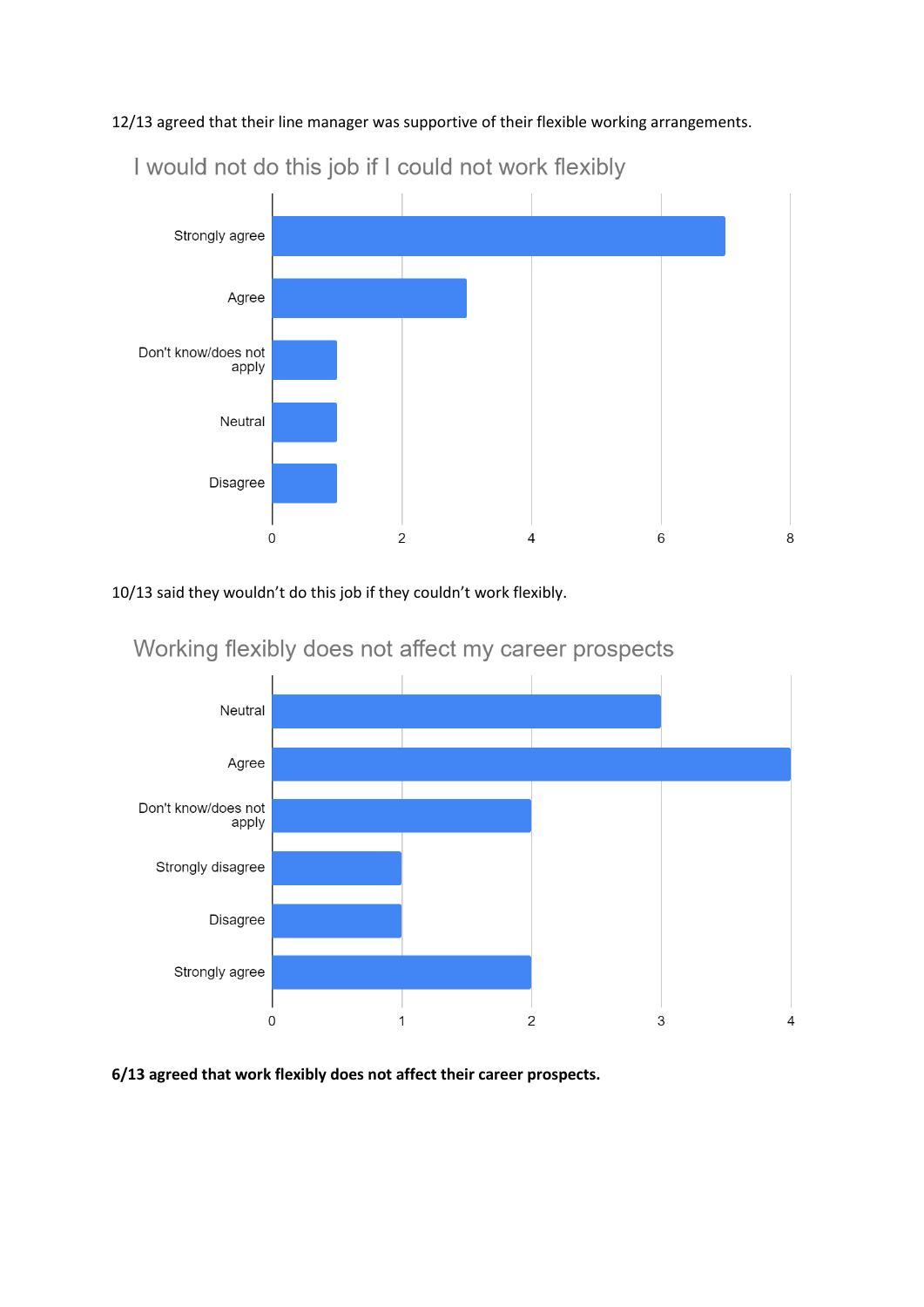

## I would not work if I could only work full time

### **9/13 would not work if they could only work full time.**



# I would not work at Putney if I could only work full time

## **9/13 would not work at Putney if they could only work full time.**

**Responses to "**What is the best thing about working flexibly at Putney?"

There were some common themes